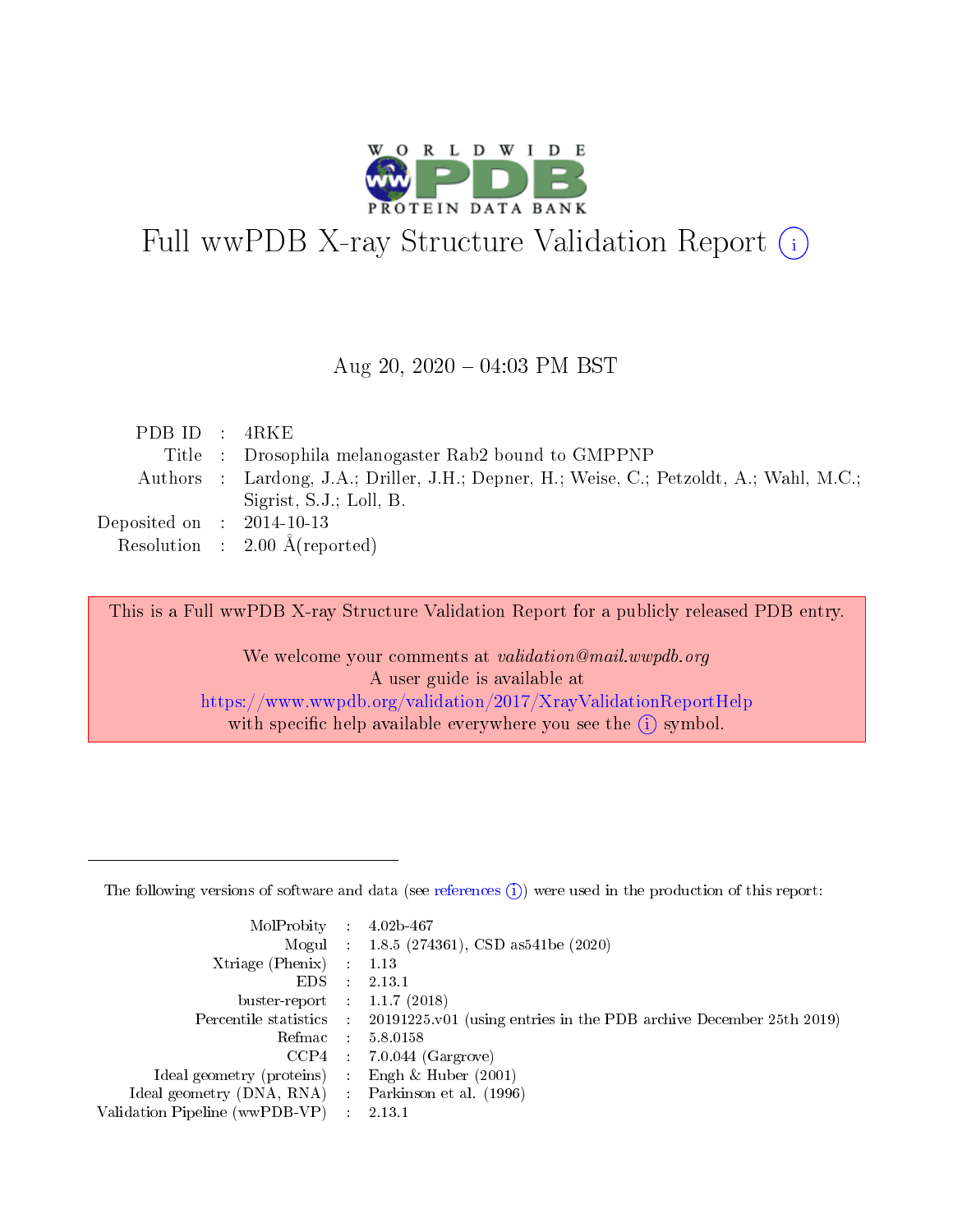# 1 [O](https://www.wwpdb.org/validation/2017/XrayValidationReportHelp#overall_quality)verall quality at a glance  $(i)$

The following experimental techniques were used to determine the structure: X-RAY DIFFRACTION

The reported resolution of this entry is 2.00 Å.

Percentile scores (ranging between 0-100) for global validation metrics of the entry are shown in the following graphic. The table shows the number of entries on which the scores are based.



| Metric                | Whole archive<br>$(\#\mathrm{Entries})$ | <b>Similar resolution</b><br>$(\#\text{Entries}, \, \text{resolution range}(\textup{\AA}))$ |
|-----------------------|-----------------------------------------|---------------------------------------------------------------------------------------------|
| $R_{free}$            | 130704                                  | $8085(2.00-2.00)$                                                                           |
| Clashscore            | 141614                                  | $9178(2.00-2.00)$                                                                           |
| Ramachandran outliers | 138981                                  | $9054(2.00-2.00)$                                                                           |
| Sidechain outliers    | 138945                                  | $9053(2.00-2.00)$                                                                           |
| RSRZ outliers         | 127900                                  | $7900(2.00-2.00)$                                                                           |

The table below summarises the geometric issues observed across the polymeric chains and their fit to the electron density. The red, orange, yellow and green segments on the lower bar indicate the fraction of residues that contain outliers for  $>=3, 2, 1$  and 0 types of geometric quality criteria respectively. A grey segment represents the fraction of residues that are not modelled. The numeric value for each fraction is indicated below the corresponding segment, with a dot representing fractions  $\epsilon=5\%$  The upper red bar (where present) indicates the fraction of residues that have poor fit to the electron density. The numeric value is given above the bar.

| Mol           | $\cap$ hain | Length | Quality of chain |    |  |
|---------------|-------------|--------|------------------|----|--|
| <u>. на п</u> | . .         | مصا    | 91%              | 8% |  |

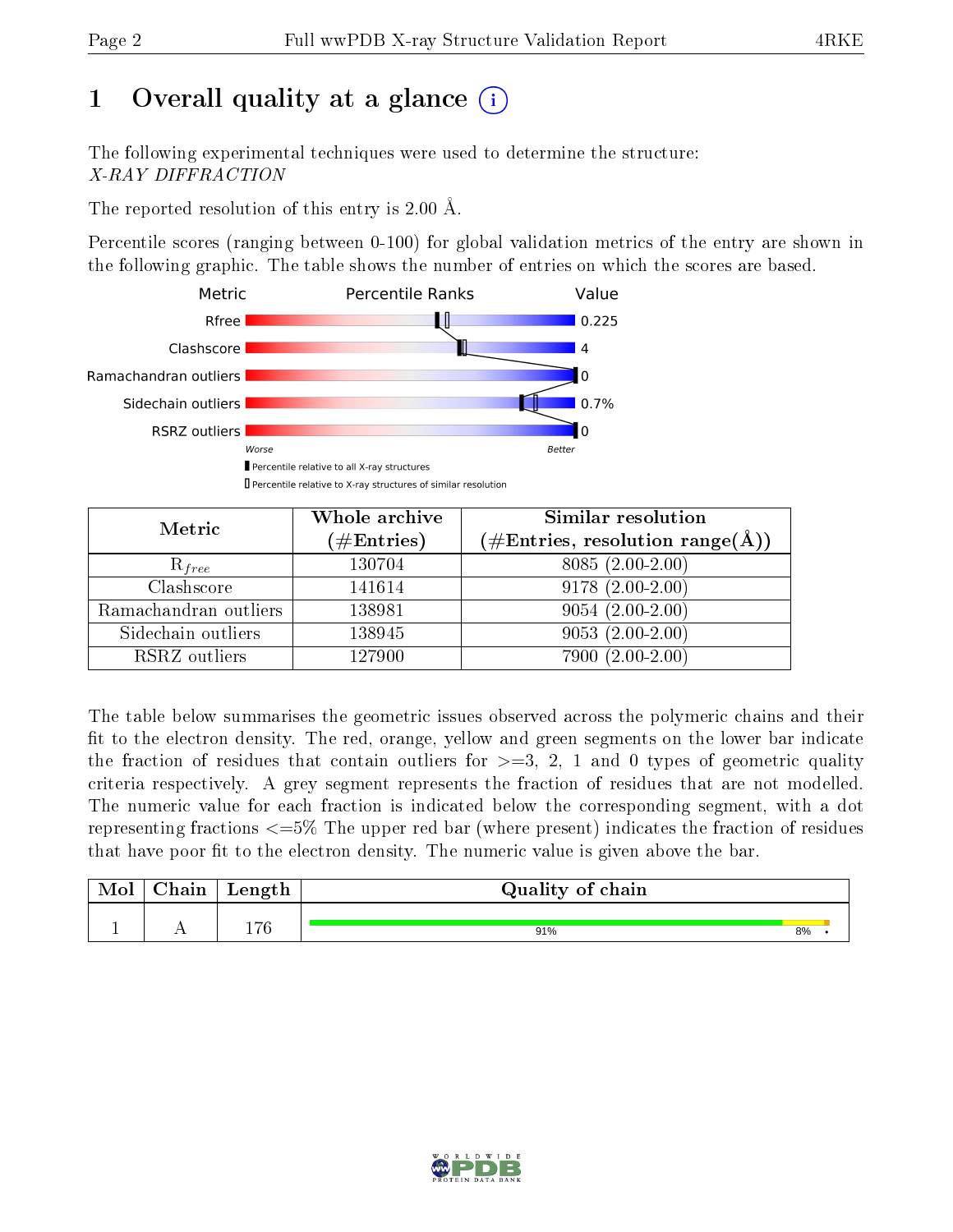# 2 Entry composition (i)

There are 5 unique types of molecules in this entry. The entry contains 1579 atoms, of which 0 are hydrogens and 0 are deuteriums.

In the tables below, the ZeroOcc column contains the number of atoms modelled with zero occupancy, the AltConf column contains the number of residues with at least one atom in alternate conformation and the Trace column contains the number of residues modelled with at most 2 atoms.

• Molecule 1 is a protein called GH01619p.

| Mol | Chain | $\perp$ Residues | $\rm\bf Atoms$              |     |     |     |   | $ZeroOcc \mid AltConf \mid$ | $^+$ Trace |
|-----|-------|------------------|-----------------------------|-----|-----|-----|---|-----------------------------|------------|
|     |       | 176              | $\tau_\mathrm{ota}$<br>.416 | 899 | 944 | 266 | — |                             |            |

There are 5 discrepancies between the modelled and reference sequences:

| Chain | Residue | Modelled   | Actual | Comment             | Reference         |
|-------|---------|------------|--------|---------------------|-------------------|
|       | -3      | GLY        |        | EXPRESSION TAG      | UNP 018333        |
|       | -2      | ALA        |        | EXPRESSION TAG      | UNP 018333        |
|       | - 1     | <b>MET</b> |        | EXPRESSION TAG      | <b>UNP 018333</b> |
|       |         | GLY        |        | EXPRESSION TAG      | <b>UNP 018333</b> |
|       | 65      | LEU        | GL N   | ENGINEERED MUTATION | - UNP 018333      |

 Molecule 2 is PHOSPHOAMINOPHOSPHONIC ACID-GUANYLATE ESTER (three-letter code: GNP) (formula:  $C_{10}H_{17}N_6O_{13}P_3$ ).



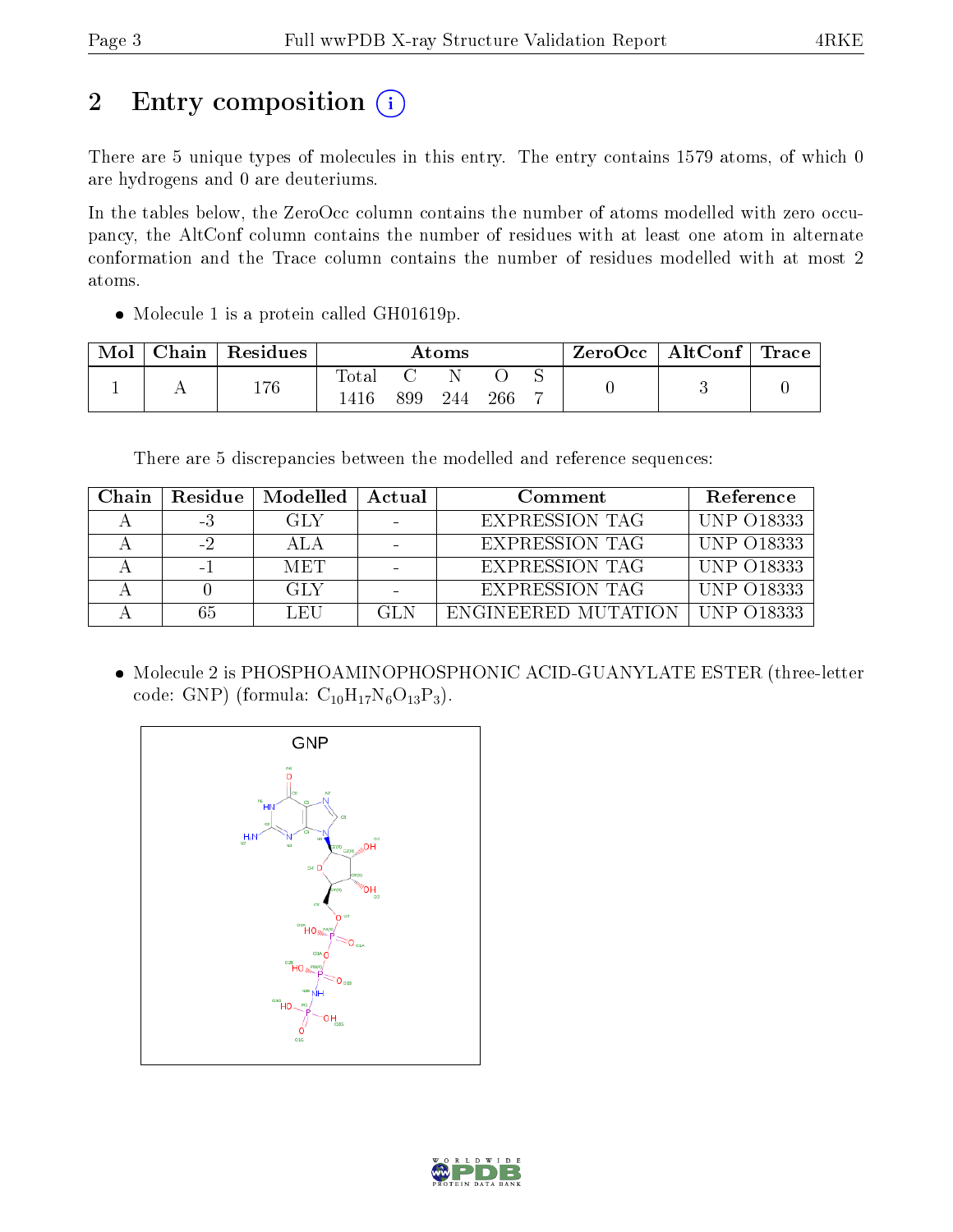| Mol | Chain   Residues | Atoms       |  |  |                      | $ZeroOcc$   AltConf |  |  |
|-----|------------------|-------------|--|--|----------------------|---------------------|--|--|
|     |                  | Total C N O |  |  |                      |                     |  |  |
|     |                  | 32          |  |  | $10 \t 6 \t 13 \t 3$ |                     |  |  |

 $\bullet$  Molecule 3 is MAGNESIUM ION (three-letter code: MG) (formula: Mg).

|  | $Mol$   Chain   Residues | Atoms        | ZeroOcc   AltConf |  |
|--|--------------------------|--------------|-------------------|--|
|  |                          | <b>Total</b> |                   |  |

 $\bullet$  Molecule 4 is PENTAETHYLENE GLYCOL (three-letter code: 1PE) (formula:  $\mathrm{C_{10}H_{22}O_6}).$ 



|  | $\text{Mol}$   Chain   Residues | Atoms     | $ZeroOcc \   \$ AltConf |
|--|---------------------------------|-----------|-------------------------|
|  |                                 | Total C O |                         |
|  |                                 | Total C O |                         |

• Molecule 5 is water.

|  | Mol   Chain   Residues | Atoms | $^\shortparallel$ ZeroOcc $\mid$ AltConf $^\shortparallel$ |  |
|--|------------------------|-------|------------------------------------------------------------|--|
|  | ี่ 1 ว                 | Total |                                                            |  |

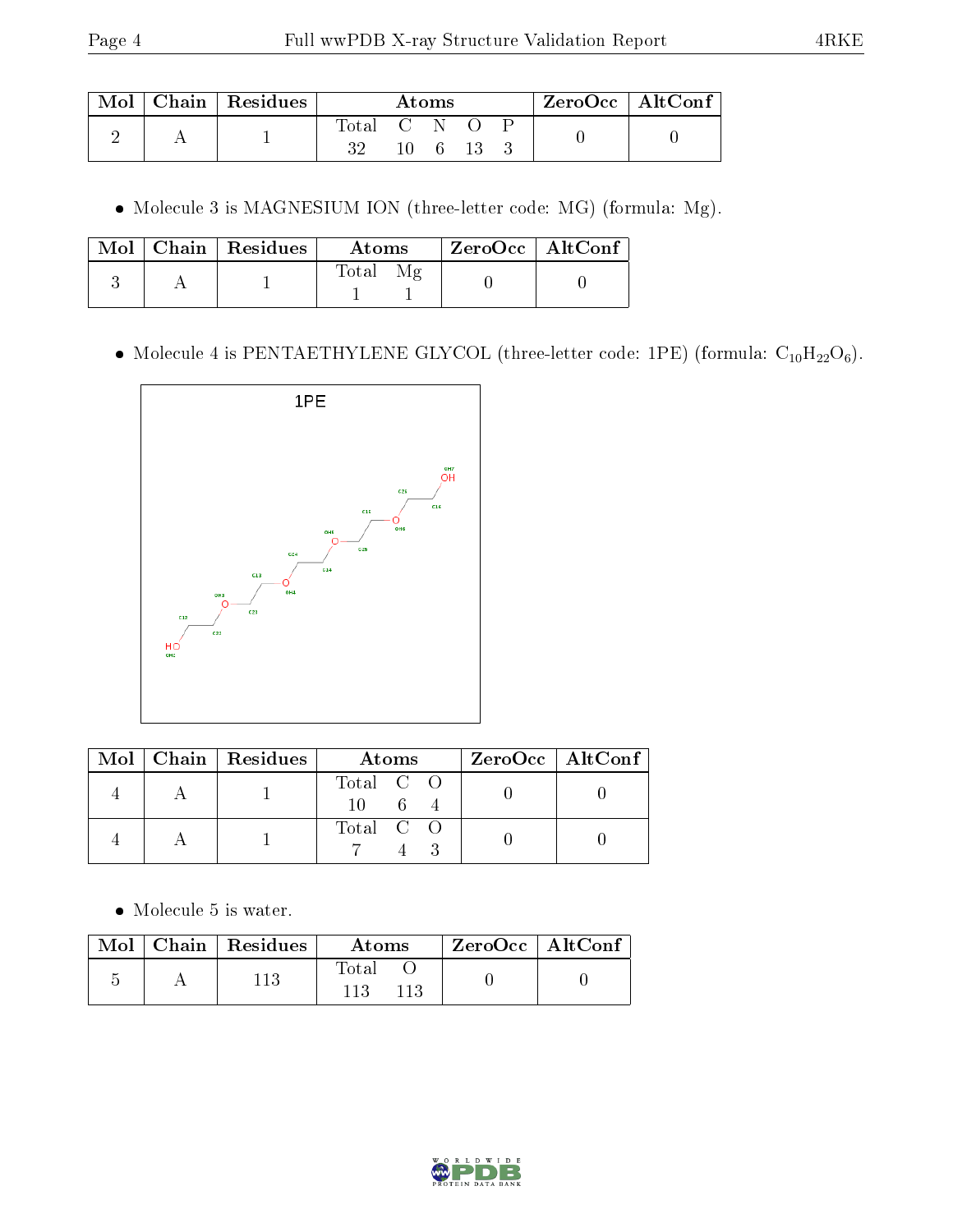# 3 Residue-property plots (i)

These plots are drawn for all protein, RNA, DNA and oligosaccharide chains in the entry. The first graphic for a chain summarises the proportions of the various outlier classes displayed in the second graphic. The second graphic shows the sequence view annotated by issues in geometry and electron density. Residues are color-coded according to the number of geometric quality criteria for which they contain at least one outlier: green  $= 0$ , yellow  $= 1$ , orange  $= 2$  and red  $= 3$  or more. A red dot above a residue indicates a poor fit to the electron density ( $RSRZ > 2$ ). Stretches of 2 or more consecutive residues without any outlier are shown as a green connector. Residues present in the sample, but not in the model, are shown in grey.

• Molecule 1: GH01619p



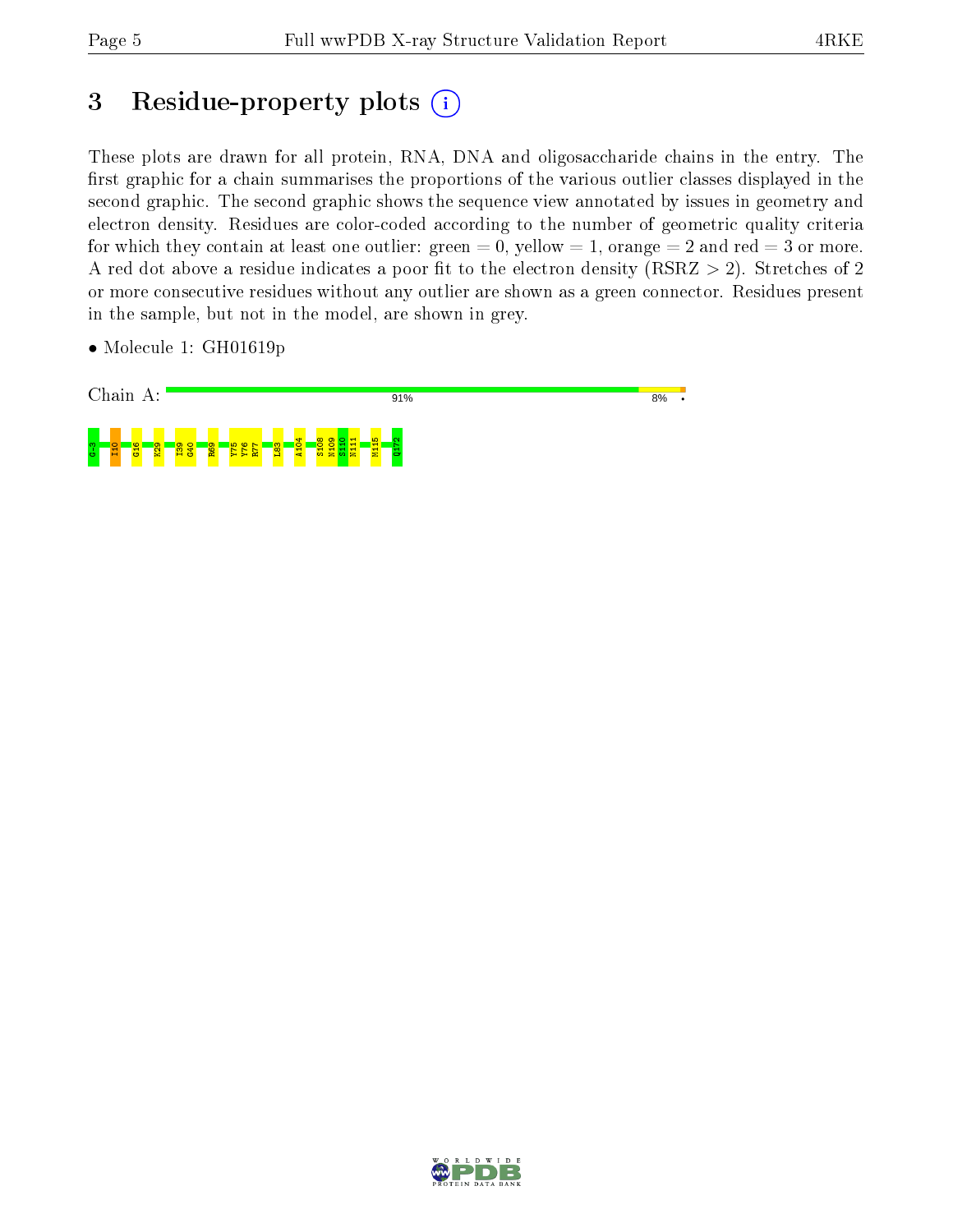# 4 Data and refinement statistics  $(i)$

| Property                                                             | Value                                                       | Source     |
|----------------------------------------------------------------------|-------------------------------------------------------------|------------|
| Space group                                                          | P 31 2 1                                                    | Depositor  |
| Cell constants                                                       | $81.36\text{\AA}$<br>$81.36\text{\AA}$<br>$53.13\text{\AA}$ |            |
| a, b, c, $\alpha$ , $\beta$ , $\gamma$                               | $90.00^\circ$<br>$90.00^\circ$<br>$120.00^{\circ}$          | Depositor  |
| Resolution $(A)$                                                     | 42.42<br>2.00<br>$\frac{1}{2}$                              | Depositor  |
|                                                                      | 42.42<br>$-2.00$                                            | <b>EDS</b> |
| % Data completeness                                                  | 99.7 (42.42-2.00)                                           | Depositor  |
| (in resolution range)                                                | 99.8 (42.42-2.00)                                           | <b>EDS</b> |
| $R_{merge}$                                                          | (Not available)                                             | Depositor  |
| $\mathrm{R}_{sym}$                                                   | (Not available)                                             | Depositor  |
| $\sqrt{I/\sigma}(I) > 1$                                             | 1.42 (at $2.00\text{\AA}$ )                                 | Xtriage    |
| Refinement program                                                   | PHENIX (phenix.refine: 1.9 1692)                            | Depositor  |
| $R, R_{free}$                                                        | $\overline{0.167}$ ,<br>0.224                               | Depositor  |
|                                                                      | 0.170<br>0.225                                              | DCC        |
| $R_{free}$ test set                                                  | 700 reflections $(5.01\%)$                                  | wwPDB-VP   |
| Wilson B-factor $(A^2)$                                              | 19.3                                                        | Xtriage    |
| Anisotropy                                                           | 0.780                                                       | Xtriage    |
| Bulk solvent $k_{sol}(e/\mathring{A}^3)$ , $B_{sol}(\mathring{A}^2)$ | $0.38$ , 56.5                                               | <b>EDS</b> |
| L-test for twinning <sup>2</sup>                                     | $< L >$ = 0.49, $< L^2 >$ = 0.32                            | Xtriage    |
| Estimated twinning fraction                                          | $0.053$ for $-h,-k,l$                                       | Xtriage    |
| $F_o, F_c$ correlation                                               | 0.95                                                        | <b>EDS</b> |
| Total number of atoms                                                | 1579                                                        | wwPDB-VP   |
| Average B, all atoms $(A^2)$                                         | $22.0\,$                                                    | wwPDB-VP   |

Xtriage's analysis on translational NCS is as follows: The largest off-origin peak in the Patterson function is  $6.65\%$  of the height of the origin peak. No significant pseudotranslation is detected.

<sup>&</sup>lt;sup>2</sup>Theoretical values of  $\langle |L| \rangle$ ,  $\langle L^2 \rangle$  for acentric reflections are 0.5, 0.333 respectively for untwinned datasets, and 0.375, 0.2 for perfectly twinned datasets.



<span id="page-5-1"></span><span id="page-5-0"></span><sup>1</sup> Intensities estimated from amplitudes.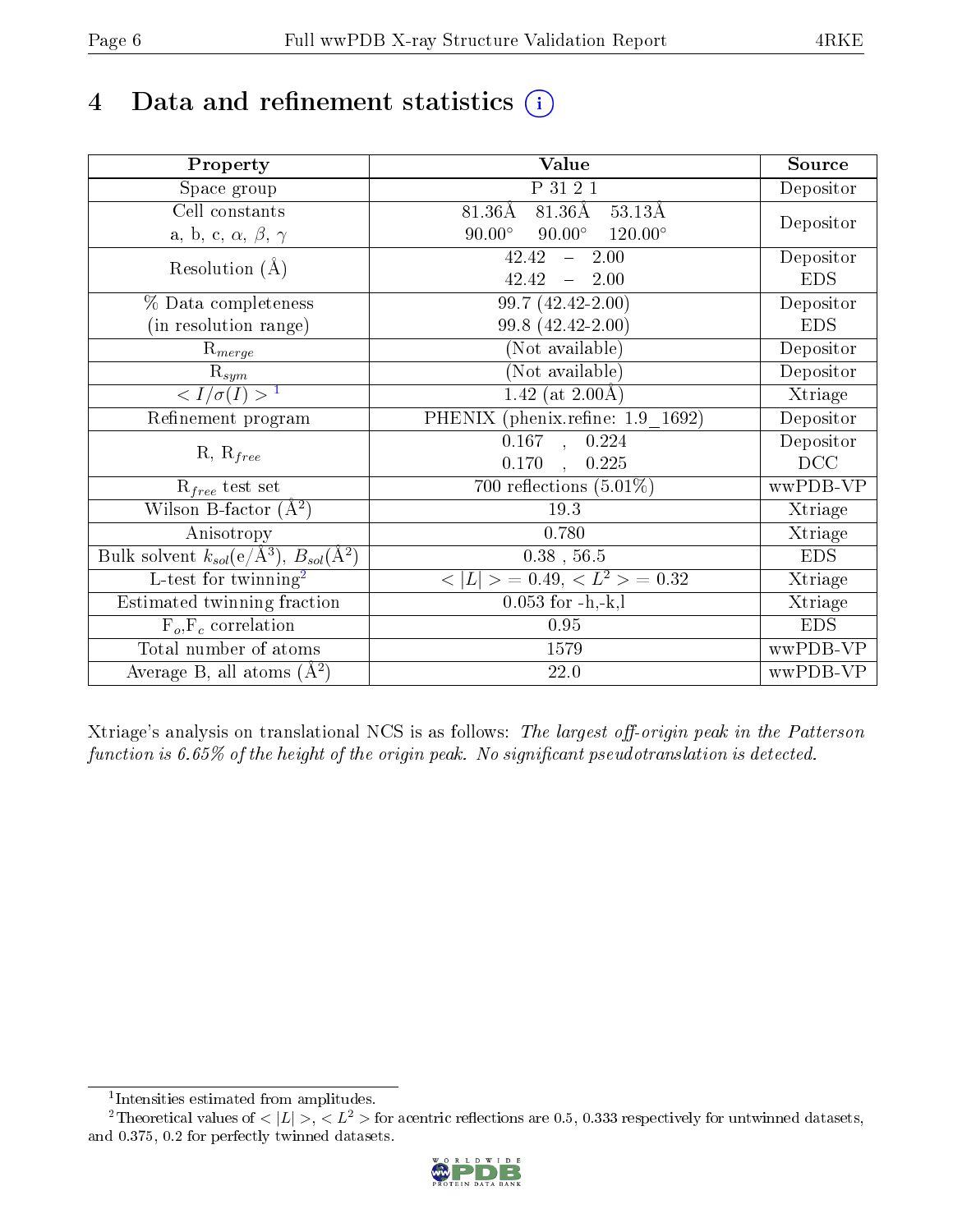# 5 Model quality  $(i)$

## 5.1 Standard geometry (i)

Bond lengths and bond angles in the following residue types are not validated in this section: GNP, MG, 1PE

The Z score for a bond length (or angle) is the number of standard deviations the observed value is removed from the expected value. A bond length (or angle) with  $|Z| > 5$  is considered an outlier worth inspection. RMSZ is the root-mean-square of all Z scores of the bond lengths (or angles).

|  | $Mol$   Chain |      | Bond lengths                    | Bond angles |        |  |
|--|---------------|------|---------------------------------|-------------|--------|--|
|  |               |      | RMSZ $ #Z  > 5$ RMSZ $ #Z  > 5$ |             |        |  |
|  |               | 0.38 | 0/1449                          | 0.54        | 0/1948 |  |

There are no bond length outliers.

There are no bond angle outliers.

There are no chirality outliers.

There are no planarity outliers.

### 5.2 Too-close contacts  $(i)$

In the following table, the Non-H and H(model) columns list the number of non-hydrogen atoms and hydrogen atoms in the chain respectively. The H(added) column lists the number of hydrogen atoms added and optimized by MolProbity. The Clashes column lists the number of clashes within the asymmetric unit, whereas Symm-Clashes lists symmetry related clashes.

|  |      |      | Mol   Chain   Non-H   H(model)   H(added)   Clashes   Symm-Clashes |
|--|------|------|--------------------------------------------------------------------|
|  | 1416 | 1420 |                                                                    |
|  | 32   | 13   |                                                                    |
|  |      |      |                                                                    |
|  |      |      |                                                                    |
|  | 113  |      |                                                                    |
|  | 1579 | 154  |                                                                    |

The all-atom clashscore is defined as the number of clashes found per 1000 atoms (including hydrogen atoms). The all-atom clashscore for this structure is 4.

All (12) close contacts within the same asymmetric unit are listed below, sorted by their clash magnitude.

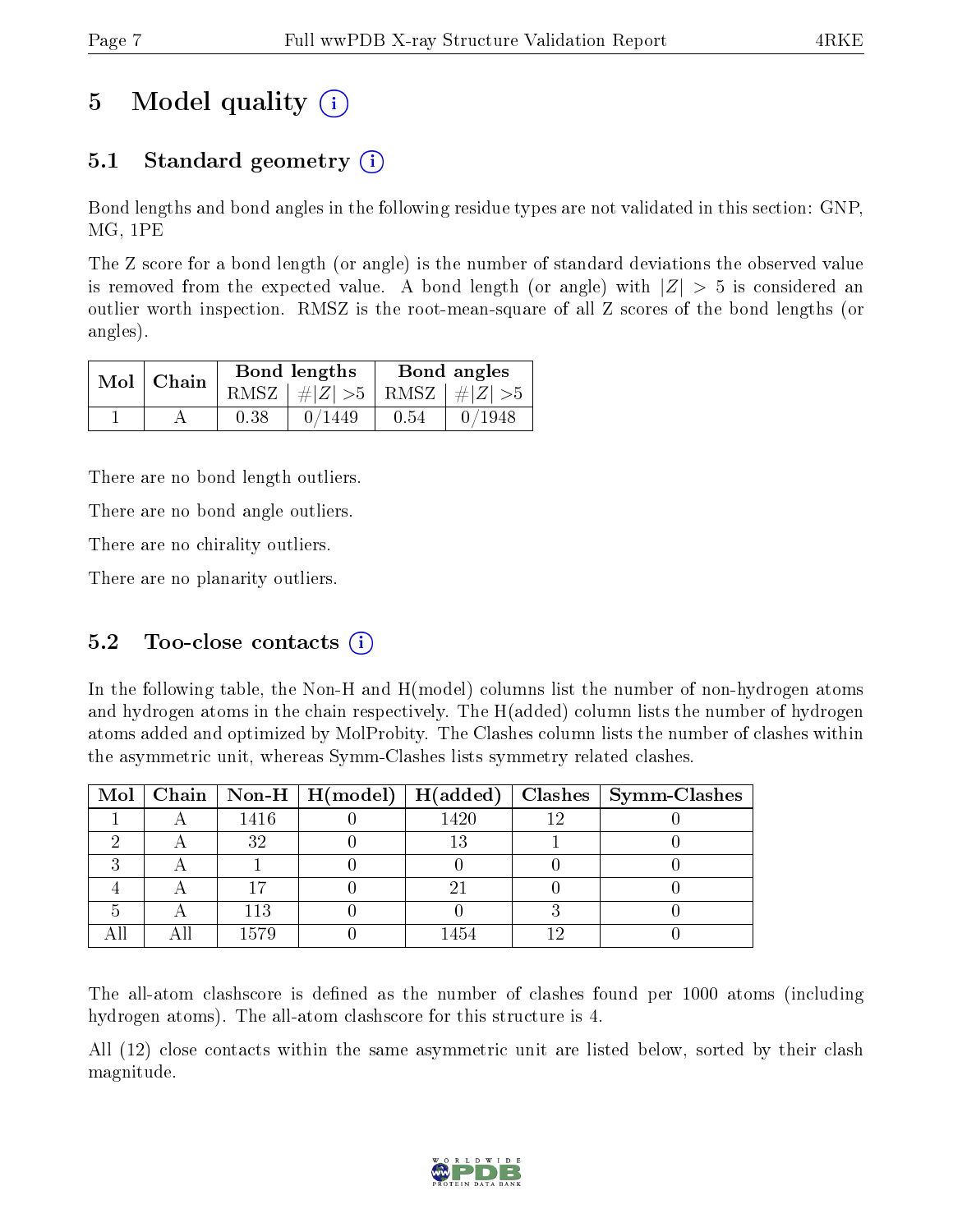|--|

| Atom-1             | Atom-2            | Interatomic<br>distance $(A)$ | Clash<br>overlap $(A)$ |
|--------------------|-------------------|-------------------------------|------------------------|
| 1:A:29:LYS:NZ      | 5:A:369:HOH:O     | 2.26                          | 0.68                   |
|                    | 1: A:75:TYR:HE1   |                               |                        |
| 1:A:10[B]:ILE:HD11 |                   | 1.65                          | 0.62                   |
| 1: A:109: ASN:HB3  | 1:A:111:ASN:HB2   | 1.82                          | 0.61                   |
| 1: A:39: ILE: HG23 | 1:A:40:GLY:H      | 1.66                          | 0.60                   |
| 1:A:77:ARG:NH1     | 5:A:390:HOH:O     | 2.21                          | 0.58                   |
| 1:A:10[B]:ILE:HD11 | 1:A:75:TYR:CE1    | 2.40                          | 0.57                   |
| 1:A:108:SER:OG     | 1:A:109:ASN:N     | 2.45                          | 0.50                   |
| 1:A:104:ALA:O      | 1:A:108:SER:HB3   | 2.12                          | 0.50                   |
| 1: A:76:TYR:CE1    | 1:A:104:ALA:HA    | 2.50                          | 0.46                   |
| 1: A:83: LEU: HD22 | 1: A:115: MET:HB3 | 2.00                          | 0.43                   |
| 1:A:16:GLY:H       | 2:A:201:GNP:HNB3  | 1.68                          | 0.41                   |
| 1: A:69: ARG:HG2   | 5:A:391:HOH:O     | 2.19                          | 0.41                   |

There are no symmetry-related clashes.

### 5.3 Torsion angles (i)

#### 5.3.1 Protein backbone (i)

In the following table, the Percentiles column shows the percent Ramachandran outliers of the chain as a percentile score with respect to all X-ray entries followed by that with respect to entries of similar resolution.

The Analysed column shows the number of residues for which the backbone conformation was analysed, and the total number of residues.

| Mol   Chain | Analysed                                 |  | Favoured   Allowed   Outliers   Percentiles                  |  |
|-------------|------------------------------------------|--|--------------------------------------------------------------|--|
|             | $177/176$ (101\%)   171 (97\%)   6 (3\%) |  | $\begin{array}{ c c c c c }\n\hline\n100 & 100\n\end{array}$ |  |

There are no Ramachandran outliers to report.

#### 5.3.2 Protein sidechains  $(i)$

In the following table, the Percentiles column shows the percent sidechain outliers of the chain as a percentile score with respect to all X-ray entries followed by that with respect to entries of similar resolution.

The Analysed column shows the number of residues for which the sidechain conformation was analysed, and the total number of residues.

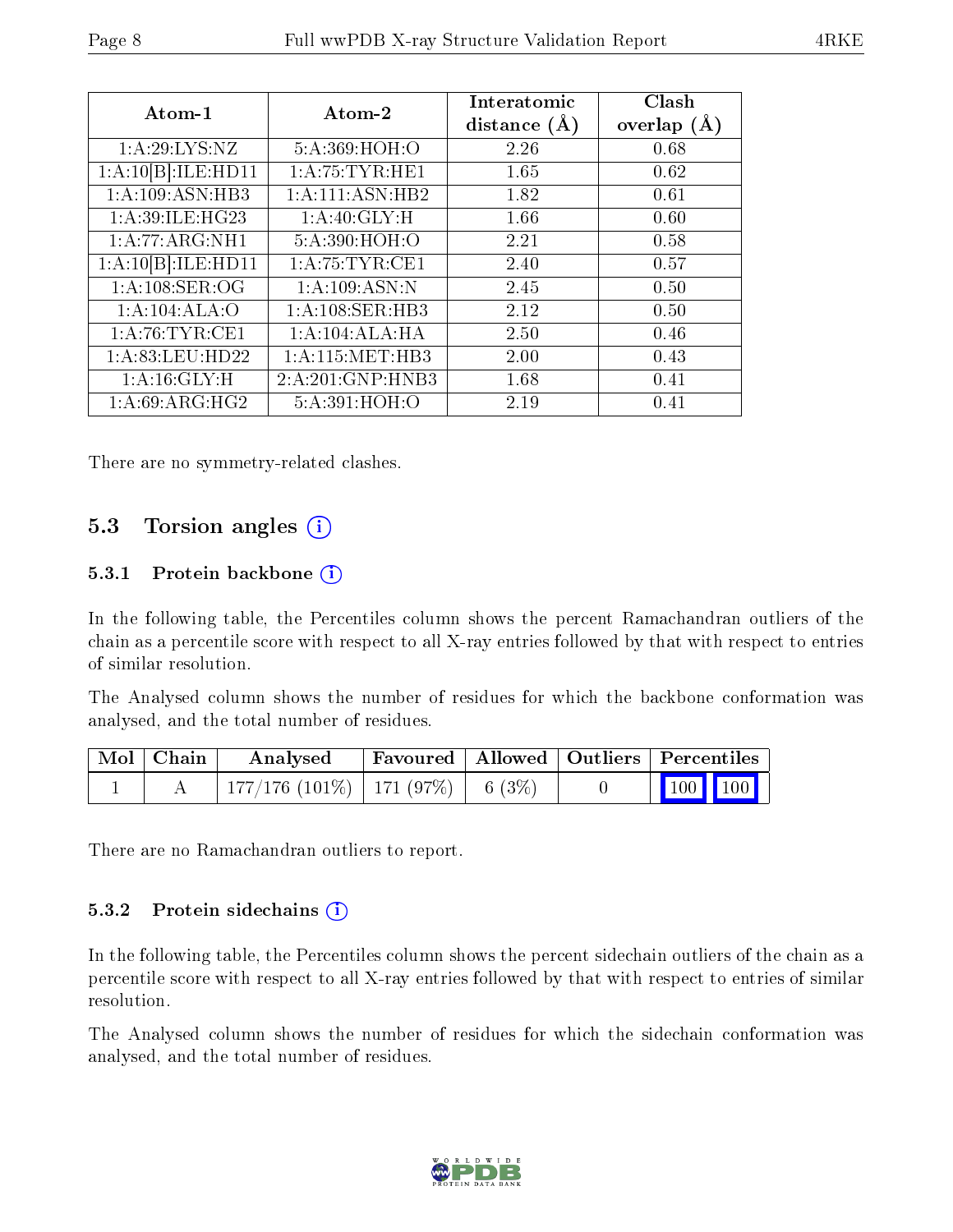| Mol   Chain | Analysed                       |          | Rotameric   Outliers   Percentiles |  |
|-------------|--------------------------------|----------|------------------------------------|--|
|             | $149/146$ (102\%)   147 (99\%) | $2(1\%)$ |                                    |  |

All (2) residues with a non-rotameric sidechain are listed below:

| Mol | Chain | Res | Fype |
|-----|-------|-----|------|
|     |       |     |      |
|     |       |     |      |

Some sidechains can be flipped to improve hydrogen bonding and reduce clashes. There are no such sidechains identified.

#### 5.3.3 RNA  $(i)$

There are no RNA molecules in this entry.

#### 5.4 Non-standard residues in protein, DNA, RNA chains (i)

There are no non-standard protein/DNA/RNA residues in this entry.

#### 5.5 Carbohydrates (i)

There are no monosaccharides in this entry.

### 5.6 Ligand geometry  $(i)$

Of 4 ligands modelled in this entry, 1 is monoatomic - leaving 3 for Mogul analysis.

In the following table, the Counts columns list the number of bonds (or angles) for which Mogul statistics could be retrieved, the number of bonds (or angles) that are observed in the model and the number of bonds (or angles) that are defined in the Chemical Component Dictionary. The Link column lists molecule types, if any, to which the group is linked. The Z score for a bond length (or angle) is the number of standard deviations the observed value is removed from the expected value. A bond length (or angle) with  $|Z| > 2$  is considered an outlier worth inspection. RMSZ is the root-mean-square of all Z scores of the bond lengths (or angles).

| Mol | Type | $\perp$ Chain $\perp$ | $\operatorname{Res}$ | Link |            | Bond lengths |             |          | Bond angles |                |
|-----|------|-----------------------|----------------------|------|------------|--------------|-------------|----------|-------------|----------------|
|     |      |                       |                      |      | Counts     | <b>RMSZ</b>  | # $ Z  > 2$ | Counts   | RMSZ        | 2 <sup>1</sup> |
|     | lPE  |                       | 203                  |      | 9,9,15     | 0.67         |             | 8.8.14   | 0.26        |                |
| ച   | GNP  |                       | 201                  |      | 28, 34, 34 | 2.46         | (28%)       | 30,54,54 | 2.07        | $(26\%)$       |
|     | lPE  |                       | 204                  |      | 6,6,15     | 0.48         |             | 5,5,14   | 0.44        |                |

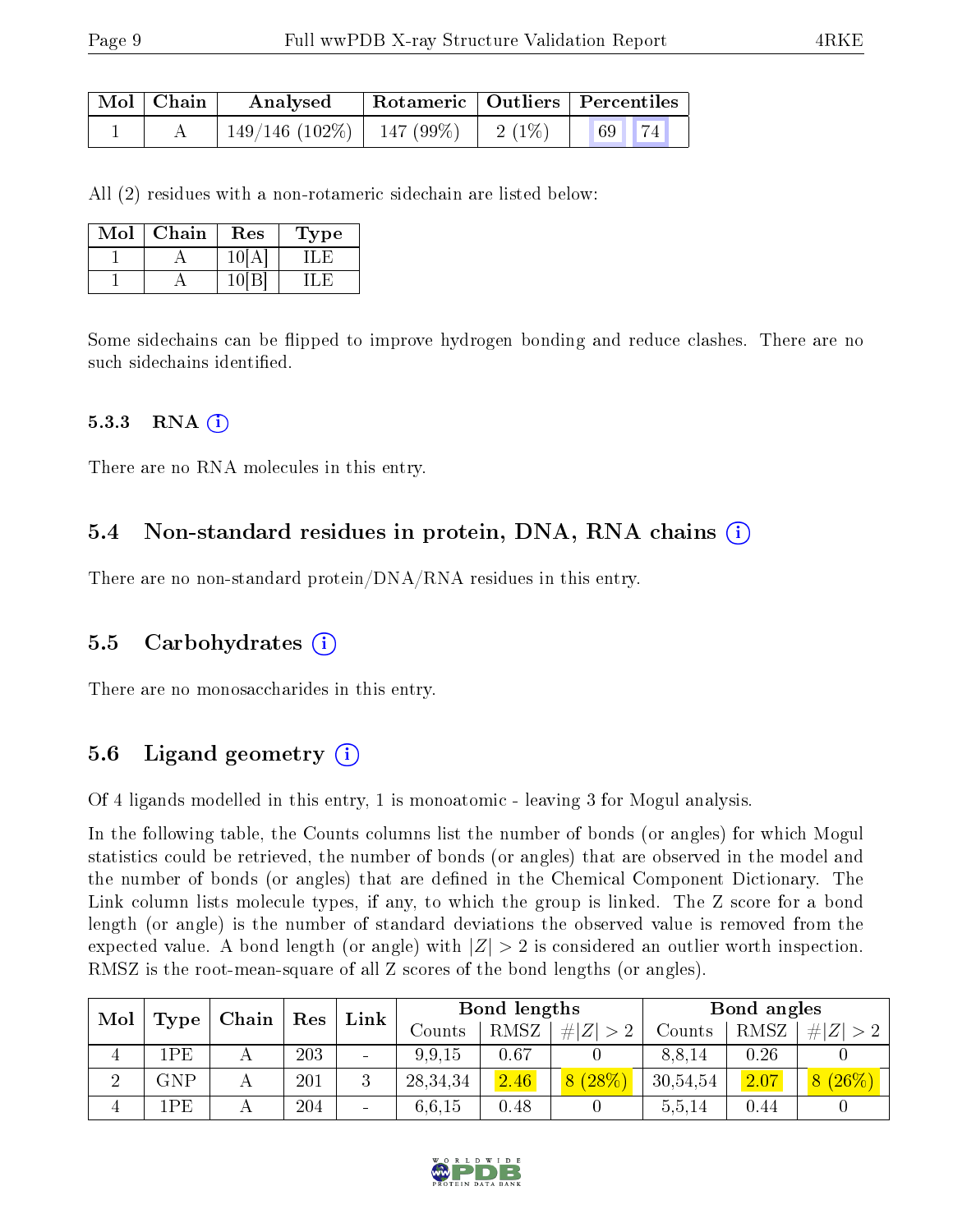In the following table, the Chirals column lists the number of chiral outliers, the number of chiral centers analysed, the number of these observed in the model and the number defined in the Chemical Component Dictionary. Similar counts are reported in the Torsion and Rings columns. '-' means no outliers of that kind were identified.

| Mol | Type       | Chain |     |        | Res   Link   Chirals | <b>Torsions</b> | Rings    |
|-----|------------|-------|-----|--------|----------------------|-----------------|----------|
|     | 1PE        |       | 203 | $\sim$ |                      | 2/7/7/13        |          |
|     | <b>GNP</b> |       | 201 |        |                      | 4/17/38/38      | 10/3/3/3 |
|     | 1PE        |       | 204 |        |                      | 2/4/4/13        |          |

| Mol            | Chain | Res | Type       | Atoms               | Z       | Observed $(A$ | Ideal(A) |
|----------------|-------|-----|------------|---------------------|---------|---------------|----------|
| $\overline{2}$ | А     | 201 | <b>GNP</b> | $C4-N9$             | $-7.08$ | 1.38          | 1.47     |
| $\overline{2}$ | А     | 201 | <b>GNP</b> | $C5-C6$             | $-6.47$ | 1.41          | 1.52     |
| $\overline{2}$ | А     | 201 | <b>GNP</b> | $C6-N1$             | 3.81    | 1.39          | 1.33     |
| $\overline{2}$ | А     | 201 | <b>GNP</b> | PG-O1G              | 3.74    | 1.52          | 1.46     |
| $\overline{2}$ | А     | 201 | <b>GNP</b> | PB-O3A              | $-3.13$ | 1.55          | 1.59     |
| $\overline{2}$ | А     | 201 | <b>GNP</b> | PB-O <sub>2</sub> B | $-2.96$ | 1.48          | 1.56     |
| $\overline{2}$ | А     | 201 | <b>GNP</b> | $C5-C4$             | $-2.37$ | 1.38          | 1.53     |
| $\overline{2}$ |       | 201 | <b>GNP</b> | $C8-N9$             | $-2.13$ | 1.38          | 1.45     |

All (8) bond length outliers are listed below:

All (8) bond angle outliers are listed below:

| Mol            | Chain | Res | Type       | Atoms        | Z       | Observed $(°)$ | Ideal(°) |
|----------------|-------|-----|------------|--------------|---------|----------------|----------|
| 2              | А     | 201 | <b>GNP</b> | $C4-C5-N7$   | 6.44    | 111.00         | 102.46   |
| $\overline{2}$ | А     | 201 | <b>GNP</b> | $C5-C6-N1$   | $-4.39$ | 112.78         | 118.19   |
| $\overline{2}$ | А     | 201 | <b>GNP</b> | $O6-C6-C5$   | 4.04    | 128.11         | 119.86   |
| 2              | А     | 201 | <b>GNP</b> | O3G-PG-O1G   | $-3.28$ | 105.22         | 113.45   |
| $\overline{2}$ | А     | 201 | <b>GNP</b> | O1G-PG-N3B   | $-3.24$ | 107.00         | 111.77   |
| $\overline{2}$ | А     | 201 | <b>GNP</b> | $O6-C6-N1$   | $-2.67$ | 119.11         | 122.69   |
| 2              | А     | 201 | <b>GNP</b> | $O3G-PG-O2G$ | 2.37    | 113.96         | 107.64   |
| $\overline{2}$ | А     | 201 | GNP        | $O2B-PB-O1B$ | 2.24    | 114.62         | 109.92   |

There are no chirality outliers.

All (8) torsion outliers are listed below:

| Mol           | Chain | Res | Type       | Atoms                                           |
|---------------|-------|-----|------------|-------------------------------------------------|
| 9             |       | 201 | <b>GNP</b> | PG-N3B-PB-O1B                                   |
| 2             |       | 201 | <b>GNP</b> | PA-O3A-PB-O1B                                   |
| $\mathcal{D}$ |       | 201 | <b>GNP</b> | PA-O3A-PB-O2B                                   |
| 2             |       | 201 | <b>GNP</b> | $C2$ <sup>-</sup> $C1$ <sup>-</sup> $N9$ - $C4$ |
|               |       | 203 | 1PE        | OH6-C15-C25-OH5                                 |

Continued on next page...

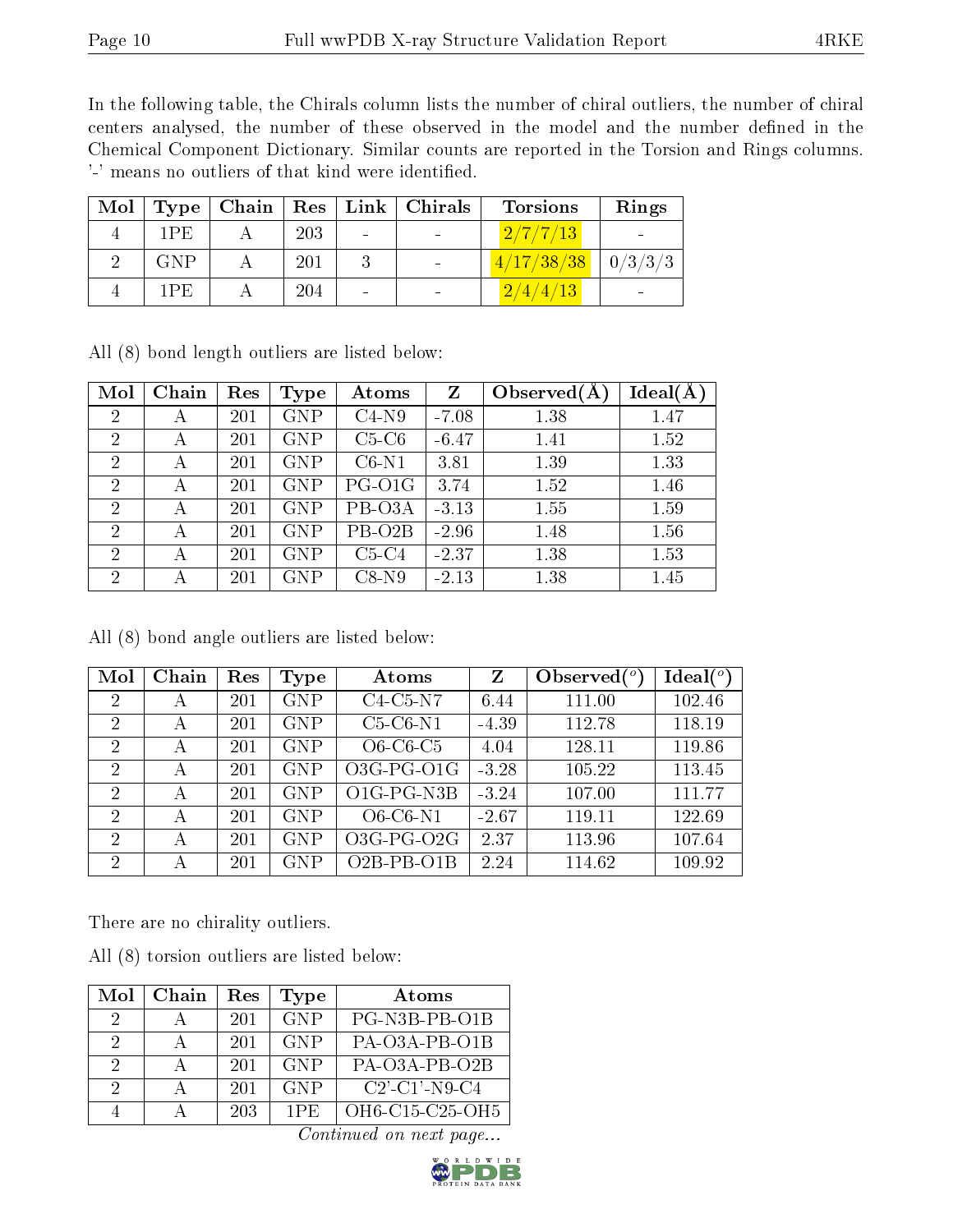| contentable provided page |            |      |                   |  |  |  |  |  |  |  |
|---------------------------|------------|------|-------------------|--|--|--|--|--|--|--|
| Mol   Chain               | $Res \mid$ | Type | Atoms             |  |  |  |  |  |  |  |
|                           | 204        | 1PF  | OH5-C14-C24-OH4   |  |  |  |  |  |  |  |
|                           | 203        | 1PE  | OH7-C16-C26-OH6   |  |  |  |  |  |  |  |
|                           | 204        | 1PF. | $C15-C25-OH5-C14$ |  |  |  |  |  |  |  |

Continued from previous page...

There are no ring outliers.

1 monomer is involved in 1 short contact:

|  |       | Mol   Chain   Res   Type   Clashes   Symm-Clashes |
|--|-------|---------------------------------------------------|
|  | . GNP |                                                   |

The following is a two-dimensional graphical depiction of Mogul quality analysis of bond lengths, bond angles, torsion angles, and ring geometry for all instances of the Ligand of Interest. In addition, ligands with molecular weight > 250 and outliers as shown on the validation Tables will also be included. For torsion angles, if less then 5% of the Mogul distribution of torsion angles is within 10 degrees of the torsion angle in question, then that torsion angle is considered an outlier. Any bond that is central to one or more torsion angles identified as an outlier by Mogul will be highlighted in the graph. For rings, the root-mean-square deviation (RMSD) between the ring in question and similar rings identified by Mogul is calculated over all ring torsion angles. If the average RMSD is greater than 60 degrees and the minimal RMSD between the ring in question and any Mogul-identified rings is also greater than 60 degrees, then that ring is considered an outlier. The outliers are highlighted in purple. The color gray indicates Mogul did not find sufficient equivalents in the CSD to analyse the geometry.

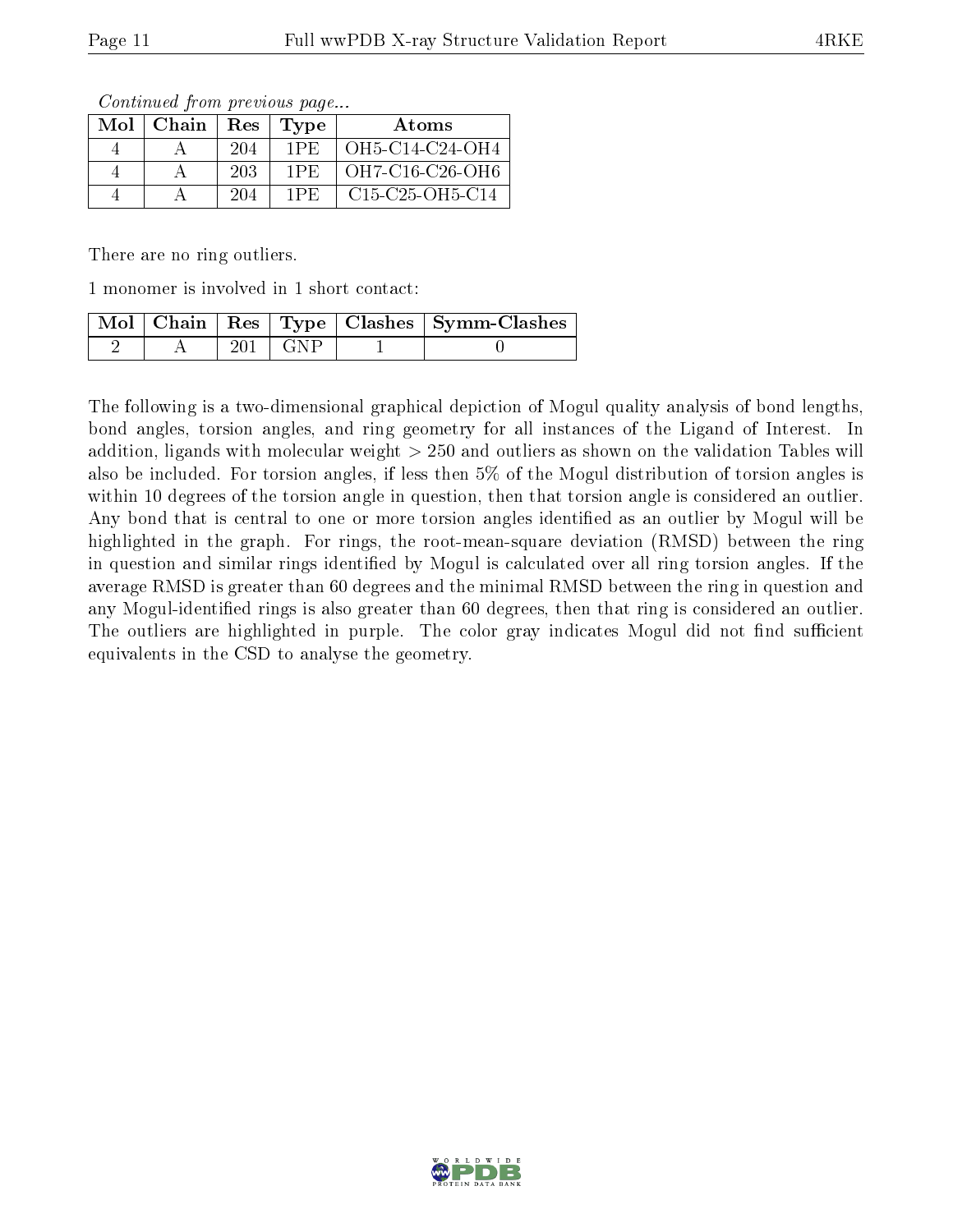

## 5.7 [O](https://www.wwpdb.org/validation/2017/XrayValidationReportHelp#nonstandard_residues_and_ligands)ther polymers (i)

There are no such residues in this entry.

## 5.8 Polymer linkage issues (i)

There are no chain breaks in this entry.

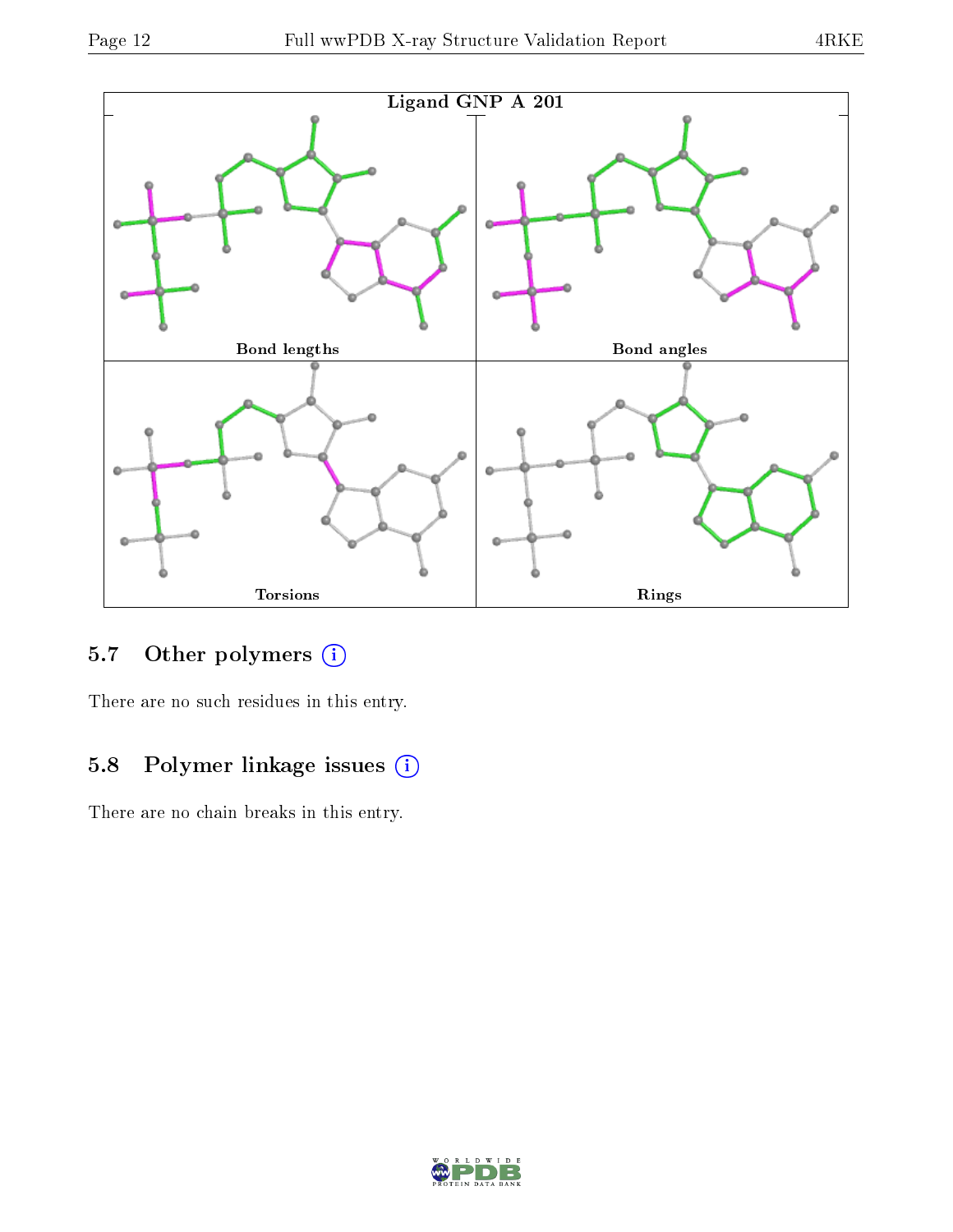## 6 Fit of model and data  $\left( \cdot \right)$

### 6.1 Protein, DNA and RNA chains (i)

In the following table, the column labelled  $#RSRZ>2'$  contains the number (and percentage) of RSRZ outliers, followed by percent RSRZ outliers for the chain as percentile scores relative to all X-ray entries and entries of similar resolution. The OWAB column contains the minimum, median,  $95<sup>th</sup>$  percentile and maximum values of the occupancy-weighted average B-factor per residue. The column labelled  $Q < 0.9$  lists the number of (and percentage) of residues with an average occupancy less than 0.9.

| Mol   Chain | Analysed         | $^\shortparallel < \text{RSRZ} > \pi$ |  |  | $\#RSRZ>2$   OWAB( $A^2$ )   Q<0.9                                                            |  |
|-------------|------------------|---------------------------------------|--|--|-----------------------------------------------------------------------------------------------|--|
|             | $176/176(100\%)$ | $-0.54$                               |  |  | $\begin{array}{ c c c c c c c c } \hline 0 & 100 & 100 & 13, 20, 38, 47 \ \hline \end{array}$ |  |

There are no RSRZ outliers to report.

### 6.2 Non-standard residues in protein, DNA, RNA chains  $(i)$

There are no non-standard protein/DNA/RNA residues in this entry.

### 6.3 Carbohydrates (i)

There are no monosaccharides in this entry.

### 6.4 Ligands  $(i)$

In the following table, the Atoms column lists the number of modelled atoms in the group and the number defined in the chemical component dictionary. The B-factors column lists the minimum, median,  $95<sup>th</sup>$  percentile and maximum values of B factors of atoms in the group. The column labelled  $Q< 0.9$ ' lists the number of atoms with occupancy less than 0.9.

| Mol | Type  | Chain | $\operatorname{Res}$ | Atoms | $_{\rm RSCC}$ | <b>RSR</b> | $\perp$ B-factors(A <sup>2</sup> ) | $\mathrm{Q}{<}0.9$ |
|-----|-------|-------|----------------------|-------|---------------|------------|------------------------------------|--------------------|
|     | 1 P E |       | 203                  | 10 /  | 0.90          | 0.17       | 23, 28, 35, 35                     |                    |
|     | 1PE   |       | 204                  | 16    | 0.94          | 0.10       | 16,25,29,39                        |                    |
|     | GNP   |       | 201                  | 32/32 | 0.99          | 0.08       | 12, 19, 22, 23                     |                    |
|     | МG    |       | 202                  |       | 0.99          | 0.03       | 19.19.19.19                        |                    |

The following is a graphical depiction of the model fit to experimental electron density of all instances of the Ligand of Interest. In addition, ligands with molecular weight > 250 and outliers as shown on the geometry validation Tables will also be included. Each fit is shown from different orientation to approximate a three-dimensional view.